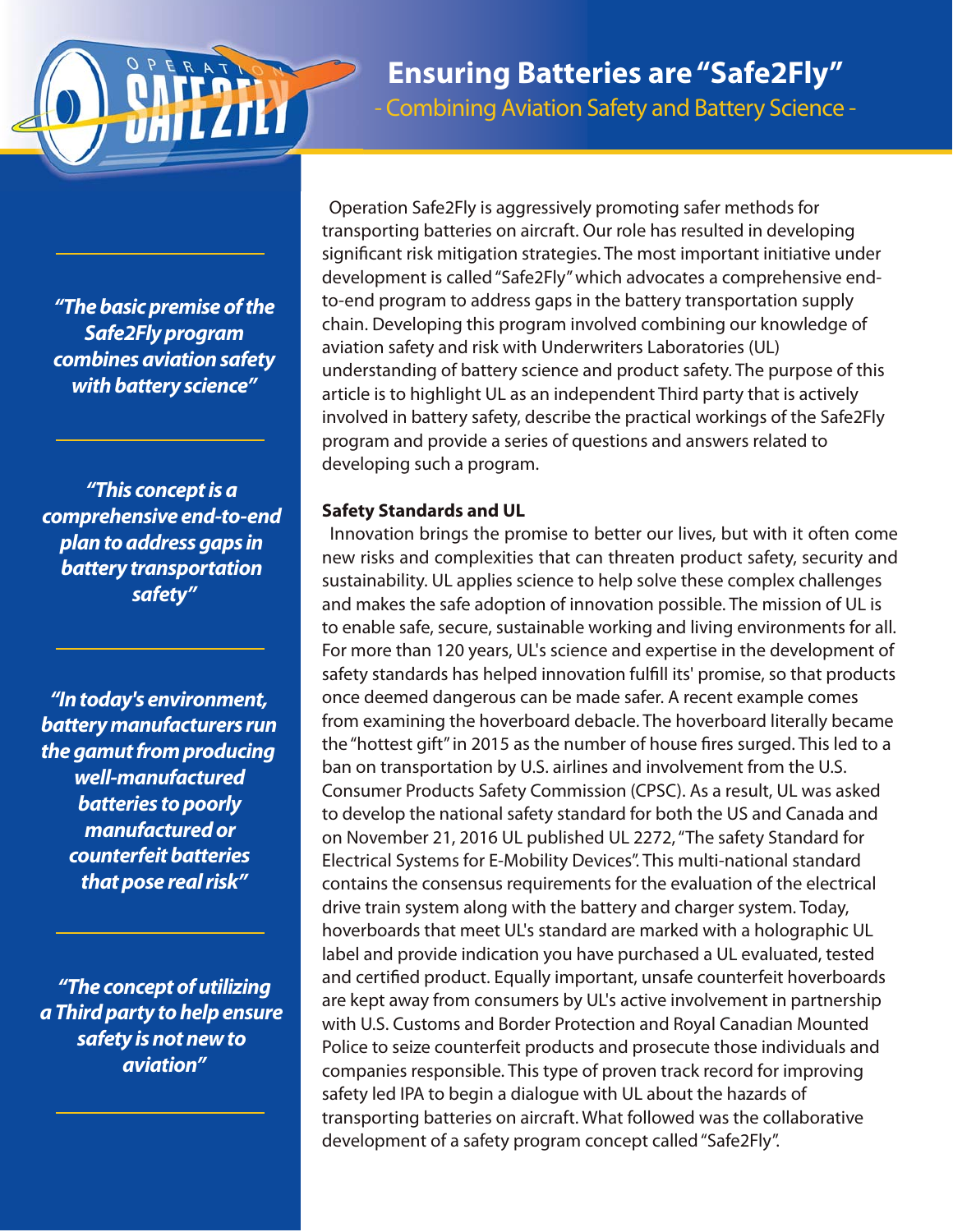# **Operation Safe2Fly**



#### **Battery Science**

This involves a review of battery chemistry and testing cells to failure. Failure testing allows the direct measurement of the potential hazard it represents to aviation and consumers. Compiling this data and understanding failure is the key first step in the program.



#### **Design, Manufacture and Certification**

On site manufacturing inspections help ensure standards are being followed and that modifications have not been made to compromise safety.



A central repository of knowledge allows an air carrier or government agency to quickly evaluate a product for transportation. A database for large-scale retailers already exists and it needs to be enhanced.



#### **Database Safety Management System Risk Assessment**

Not all batteries are created equal and some pose a much greater risk than others, and it is this measurement of hazard that drives this data-driven assessment. This is knowledge an airline can use to conduct a factual SMS risk assessment of products offered for transport.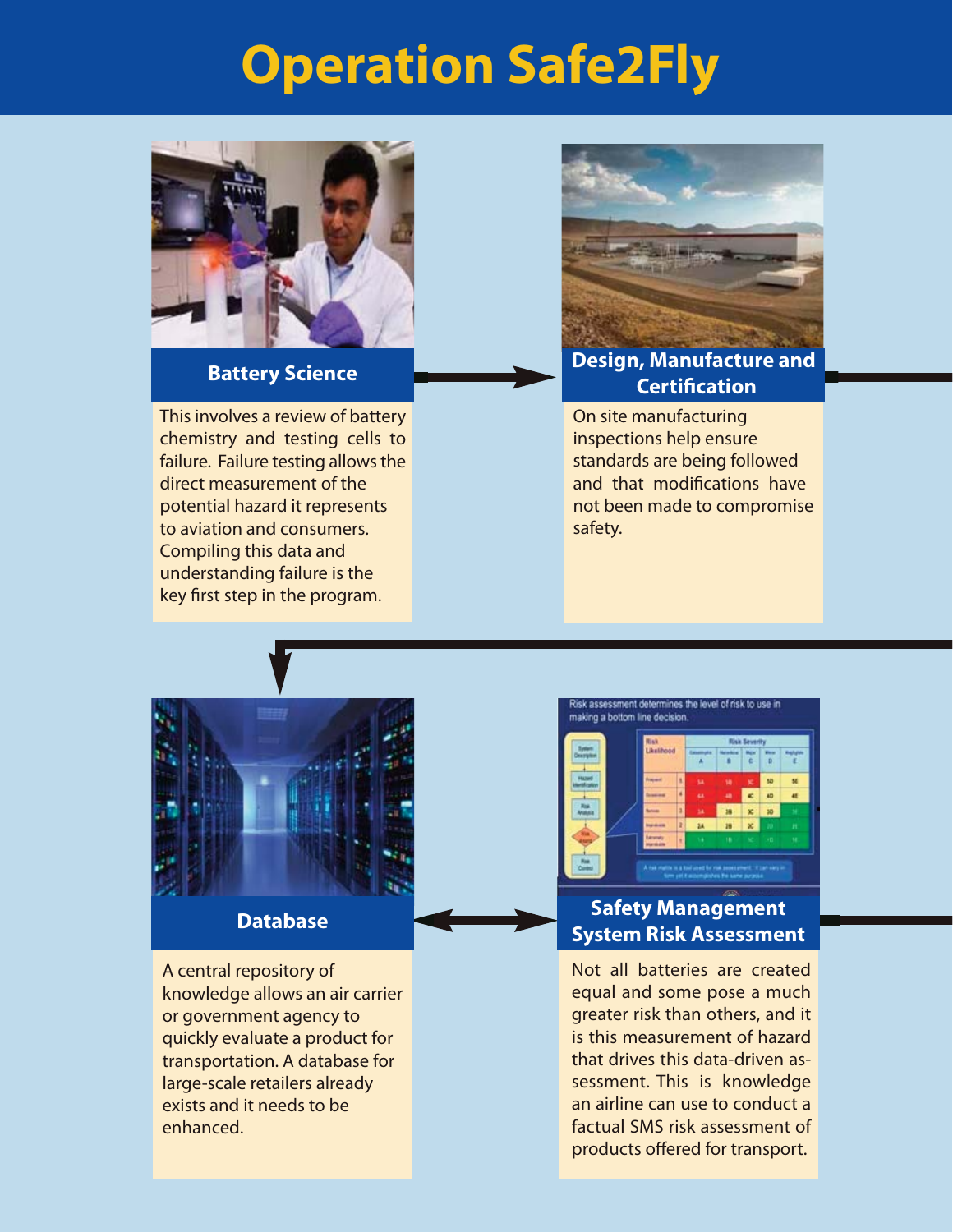### **3rd Party Review & Risk Assessment Overview**



#### **Packaging**

There are packaging standards that must be followed to mitigate hazards. In addition, new packaging standards under development (e.g. SAE G-27) can be incorporated.



#### **Labeling**

Unique product labeling that is not easily duplicated and can be entered into a database is a key component for both developing an accurate Safety Management System (SMS) risk assessment and more easily identifying counterfeit products.



#### **Aviation Transportation**

At this point in the process, a product or shipment can be accepted, rejected or identified as counterfeit and the appropriate action taken.

**OR**



#### **Counterfeit Detection and Prosecution**

Products identified as counterfeit can be identified and removed from the supply chain and criminal prosecution can be pursued for copyright or trademark infringement.